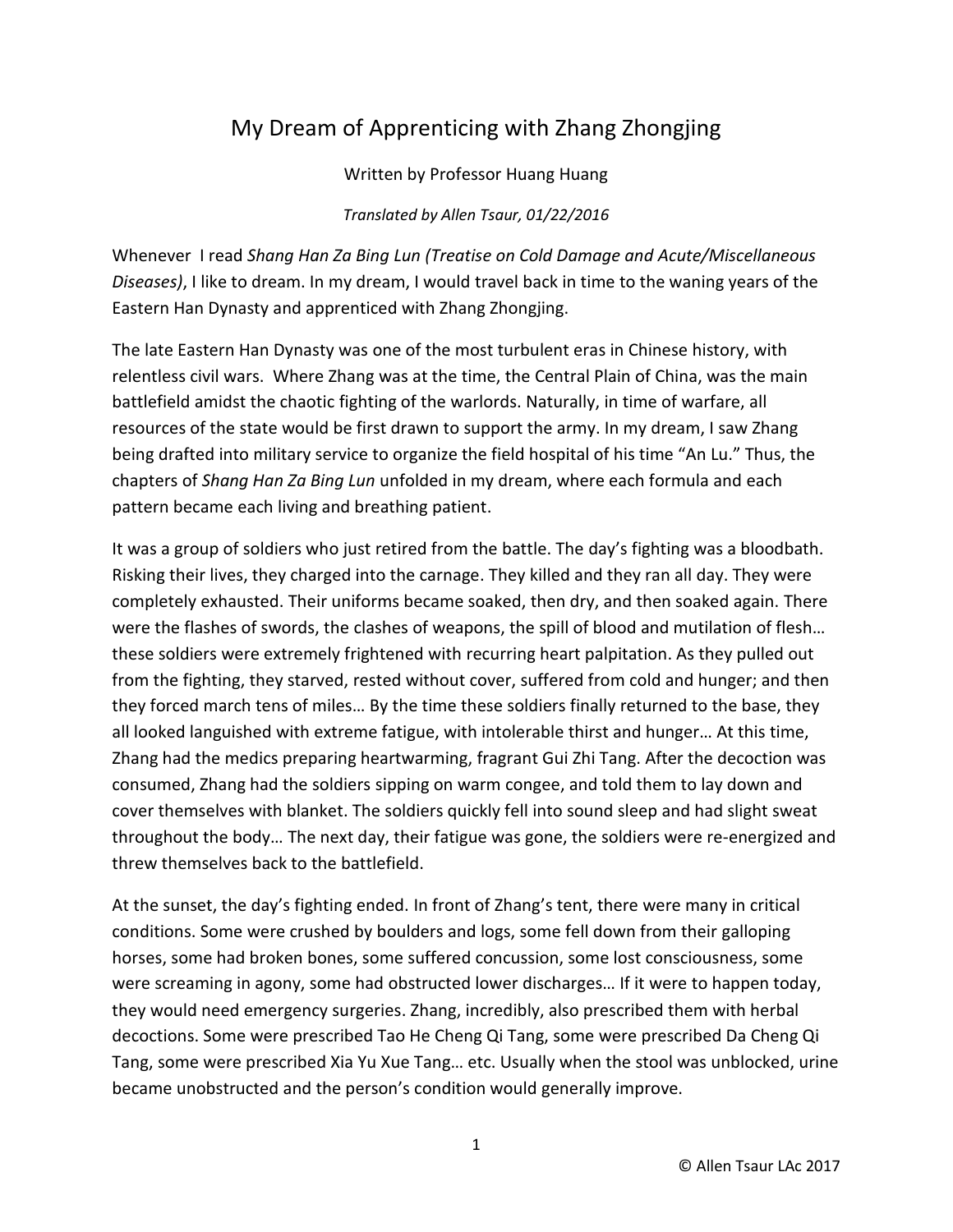That Zhi Gan Cao Tang! The source text mentions that it treats "*intermittent pulse with heart palpitation*." Originally, I had absolutely no idea what this meant. But then in my dream, I finally realized that Zhang used this formula to stop bleeding!! It was a young hero who suffered serious wounds in the heavy melee fighting. His bleeding could not be stopped. By the time he was carried to the base, his complexion seemed as white as a piece of paper. His breathing was shallow and weak. His pulse was present for a moment but was gone the next. Zhang immediately rushed to decoct "Fu Mai Tang" (*Return the Pulse Decoction*), which was better known as this Zhi Gan Cao Tang. The Sheng Di Huang (raw rehmannia) used in the decoction was fresh, which he used up to 1 *jin<sup>1</sup>* (~240g)! He also used the authentic E Jiao. The decoction was thick, sweet, and fragrant. As soon the injured man took it, his bleeding miraculously stopped! And his pulse returned back to normal.

At the time, Zhang not only had to deal with soldiers who were wounded from battles, he also had to face the challenge of the epidemics. Epidemic outbreaks usually occurred after each major battle and campaign. It was a major cause for the significant casualty in the army. It was said that the outbreak of schistosomiasis was the main cause for the crushing defeat of Cao Cao's grand army at the Battle of Red Cliff.

Influenza outbreak usually occurred in autumn and winter. When it occurred, many became infected and disabled. Zhang saw this type of disease frequently and had great experience of dealing with it. Though, not only one formula was utilized to treat this disease. For strong men, he frequently utilized formulas in the Ma Huang family, such as Da Qing Long Tang, Ma Huang Fu Zi Xi Xin Tang, Da Chai Hu Tang… etc. For weak and thin people, he utilized Xiao Chai Hu Tang, Gui Zhi Tang and others. Among them, Xiao Chai Hu Tang was utilized very frequently. Whenever there was a fever, he would use more than half a *jin* of Chai Hu, which could be up to 120g in today's scale! Influenza usually occurred with a complication of pneumonia. When a person was prescribed Ma Xing Shi Gan Tang, he usually had shortness of breaths and sweat.

– E.g. In Gui Zhi Tang:

 $\overline{\phantom{a}}$ 

- o Those who follow Li Shi Zhen's comment would use 11g Gui Zhi
- o In the US, we commonly use 9g
- o Those who strictly follow the archeology findings would use 41.4-46.5g
- o Dr. Huang Huang uses 15g

<sup>1</sup> Shang Han Lun dosages were given in units of "*jin*" and "*liang.*" There has been a continuous debate on what's the actual dosage of them in Han dynasty since the weighing system changed throughout history.

<sup>–</sup> Most people followed after Li Shizhen's comment that each Han dynasty's *liang* = Ming dynasty's *qian* (3.69g), thus each Han dynasty's *jin (= 16 liang)* should be about 59g.

<sup>–</sup> In the US, each Han dynasty's *liang* is commonly calculated as 3g, so each *jin* would be 48g.

<sup>–</sup> Recent archeological findings, however, suggest otherwise, each Han *liang* should be about 13.8-15.5g, and each *jin* subsequently should be about 220-250g, which is a dosage about 4-5 times higher than today's regular dosage for Shang Han Lun formulas.

 $\circ$  Wu Jutong, the Wen Bing (Warm Disease) School founder, tested on himself with a dosage up to 120g (!!!). He suggested using about 20g in his work Wen Bing Tiao Bian.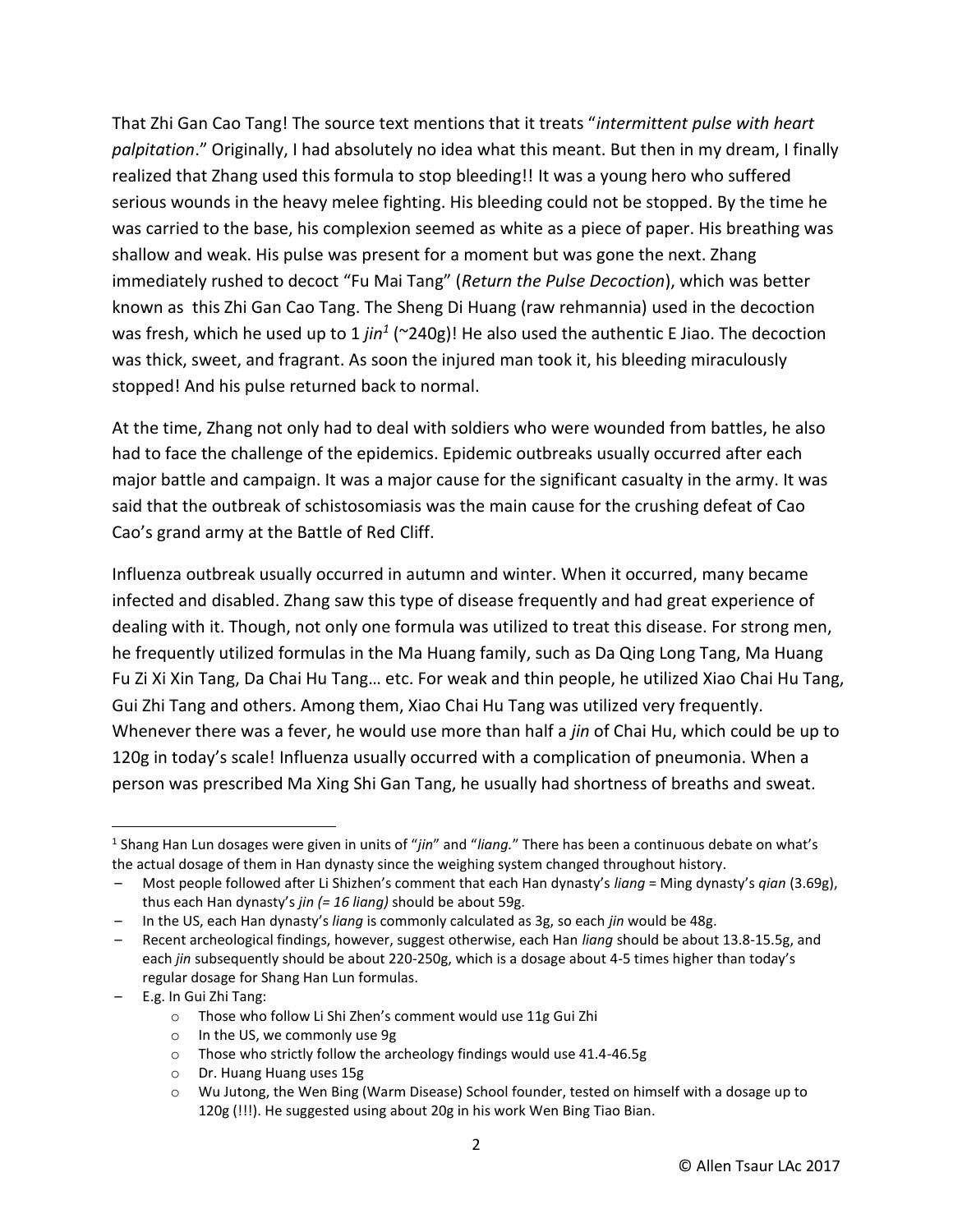Some people were prescribed Xiao Xian Xiong Tang, and they usually had yellow sticky phlegm with chest pain. Some had no sweat and simply had shortness of breaths, and they were prescribed with Ma Huang Tang.

Tuberculosis was an ancient contagious disease. In Zhang's time, it was also a disease seen frequently. Those who suffered tuberculosis were usually young soldiers, who were thin, lacking appetite, with recurring fevers. Some practitioners did not recognize this disease and mistakenly utilized treatment strategy of sweating, vomiting, and purging. Not only was this unhelpful for the disease, it also weakened the constitution of the patients. Zhang discovered that Xiao Chai Hu Tang was most effective to treat this illness, and named this formula "San Jin Tang" (*"Three Contraindications Decoction"*). Whenever a febrile illness went into a transition stage (or into latency) and the patient could not be treated by sweating, purging or vomiting, this would be the formula. Tuberculosis manifested differently on each patient. So some were treated with Chai Hu Gui Zhi Tang, some were treated with Chai Hu Jia Long Gu Mu Li Tang, some were treated with Chai Hu Gui Zhi Gan Jiang Tang… etc.

Malaria was a difficult disease to treat. The patient would have intermittent chill and fever that manifest every other day. Zhang frequently used Bai Hu Jia Gui Zhi Tang, Chai Hu Gui Zhi Gan Jiang Tang, and Chai Hu Qu Ban Xia Jia Gua Lou Gen Tang. If the chronic malaria caused the swelling of Spleen, Zhang called it "Nue Mu" (*"mother of malaria"*), there was this formula called Bie Jia Jian Wan.

Cholera was a major disease that caused many losses in the army. Patients would vomit violently, had diarrhea that looked like milky rice wash. They would lose body fluid rapidly. Their limbs became extremely cold. They would lose consciousness and died. At this time, Zhang would frequently prescribe Si Ni Tang: it was one whole piece raw Fu Zi with its skin removed and cut into 8 pieces, Gan Jiang 1.5 *liang* and Gan Cao 2 *liang*. Decoct it urgently to rescue the patient.

The following spring, there was an outbreak of jaundice. Many people's eyes and skin turned yellow. They lost their appetite. This could be Hepatitis A in today's term. Zhang generally utilized Yin Chen Hao Tang and Zhi Zi Bai Pi Tang, which quickly cleared up the jaundice. But for some, their jaundice did not subside and they further developed edema and diarrhea. For them, Zhang frequently prescribed Yin Chen Wu Ling San. For those who did not even respond to this treatment, with jaundice in the color of dark smoky yellow, he would use Yin Chen Si Ni Tang.

In summer, it was the season for bacterial dysentery. It was mostly caused by soldiers consuming unclean food and drinks. They suffered abdomen pain, diarrhea, bloody discharge. For some people, they had diarrhea 20-30 times each night, and they felt severe vexation and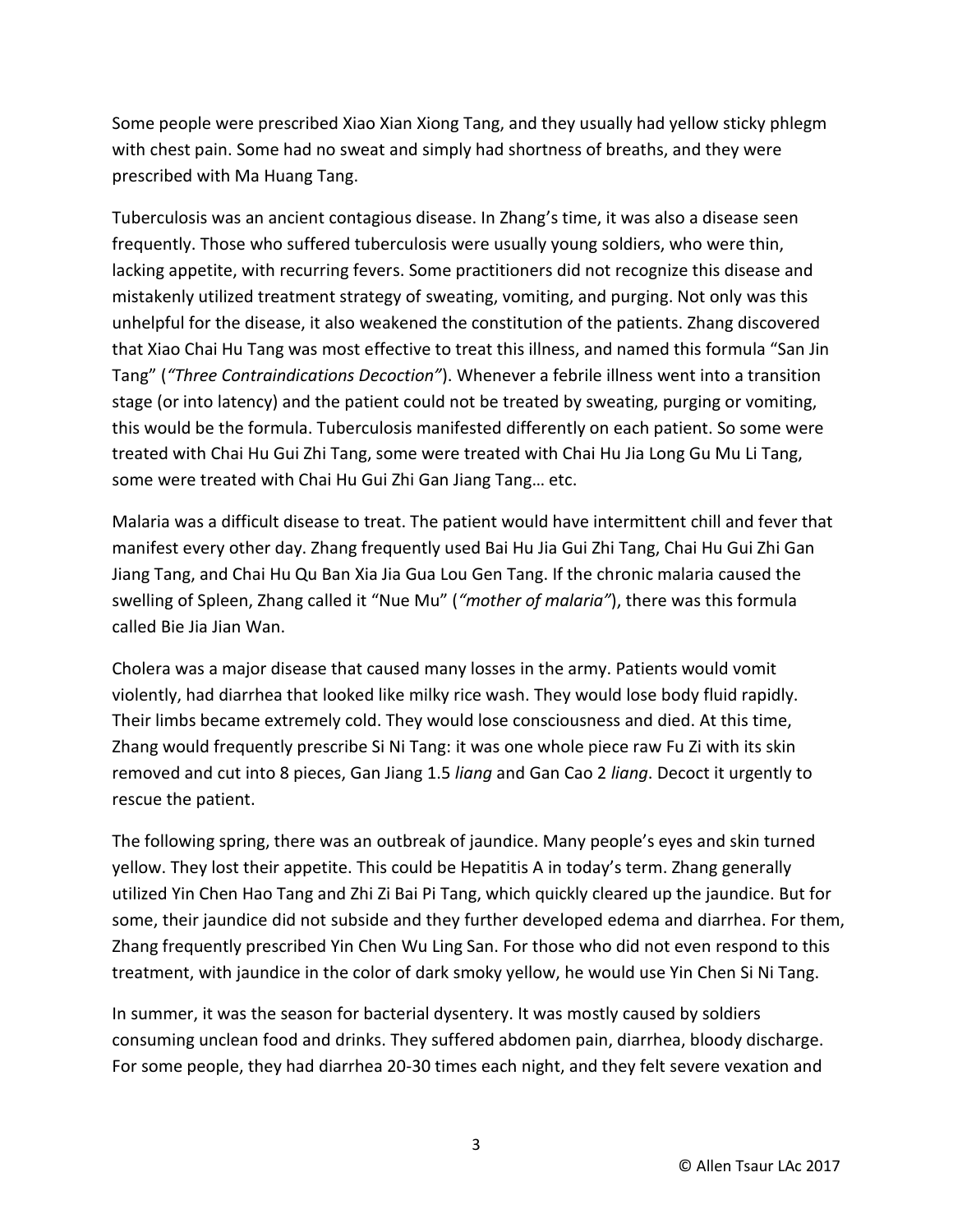restlessness that they wanted to kill themselves. Huang Lian E Jiao Tang and Huang Qin Tang were the formulas Zhang frequently utilized.

Various types of contagious and infectious diseases manifested with fever. In Zhang's time, they were collectively called "Han Re" (*cold-hot, or cold-fever*). Zhang was most adept at treating febrile disease. He did not have an one-for-all formula. Most of the time, he treated basing on the patient's formula-pattern<sup>2</sup>. Some were treated with Gui Zhi family of formulas, some with Chai Hu family, some with Ma Huang family, some with Da Huang or Shi Gao families. For some, he even used Fu Zi family of formulas, such as Zhen Wu Tang that was frequently utilized for febrile disease.

In the military, crude and irregular meals were common, thus it was very frequent that soldiers suffered from digestive disorder. Intestinal obstruction was very common, where the person had abdominal pain, bloating, hardness by palpation, smelly and watery diarrhea. In this case, Da Cheng Qi Tang or Da Xian Xiong Tang would be prescribed. Acute pancreatitis often occurred after victory celebrations. Late at night that evening, when Zhang just barely fell asleep, there was suddenly a messenger. Zhang was summoned to see the general, who suffered an acute grave illness. When Zhang arrived, he saw the obese general clearly in pain, tossing, turning, and moaning. As soon Zhang palpated the general's upper abdomen, he turned and told his apprentice, "*when palpating the epigastrium and there is fullness and pain, this is the fullness pattern. We need to purge, Da Chai Hu Tang is most suitable.*" After the general consumed the decoction, he had multiple bowel movements, and the pain was gone.

Alcohol was the treasure of the soldiers. Whether it was the assembly before or celebration after the battle, there could never be without alcohol. Especially on the victory celebration, many would get completely intoxicated. Zhang would often have to deal with those drunkards. Among them, they behaved differently. Some kept throwing up, some had stiff neck and back, some were so drunk that they were not able to move their body, some had diarrhea, some became more thirsty and drank in madness, some had Pi-obstructions in their epigastrium… thus, Ge Gen Tang, Ge Gen Tang with Ban Xia, Ge Gen Huang Qin Huang Lian Tang and Huang Lian Tang were formulas Zhang often utilized to treat intoxication.

Wars were cruel. Soldiers frequently suffered from mental illness. Some suffered from PTSD, often talking to themselves with fullness and vexation in chest; some suffered from fright, when they heard the battle drum beating, they would be petrified and even peed themselves. Some were even more extreme. They would rip off their clothes, went to sing at a high place, suffered

l

 $2$  "Formula Patterns" – these are patterns based on the clinical indications for each single formula, rather than today's TCM substance and zang-fu pattern.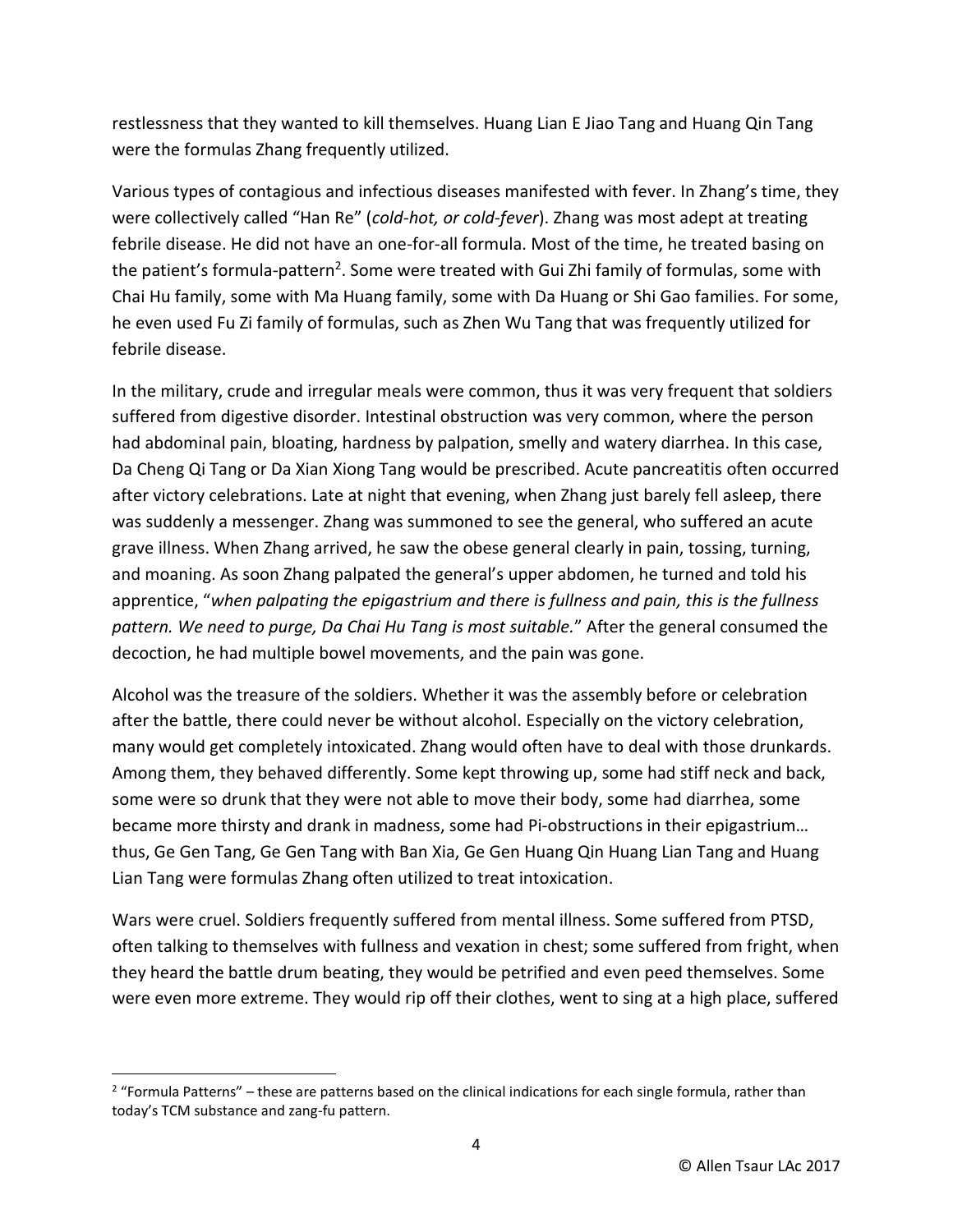from schizophrenia…. Chai Hu Long Gu Mu Li Tang, Tao He Cheng Qi Tang, Zhi Zi Hou Po Tang, Xiao Ban Xia Jia Fu Ling Tang were formulas Zhang repeatedly utilized.

That year was hit by a great famine. There was a shortage of food in the army. Soldiers were often starving. Despite that, the military campaign went on. Many became as thin as simply skin and bones, and some had systemic edema. The rescuing formula was Xiao Jian Zhong Tang that was used to treat laborious exhaustion. For those who threw up frequently, unable to take solid food, they needed the addition of Ren Shen. For those who had edema, they needed Huang Qi. As a general purpose formula, Zhang used Shu Yu Wan. Shu Yu was the ancient name for Shan Yao (Chinese yam). The formula contains 100 pieces of Da Zao. Many frail soldiers, after consuming this formula for days, astoundingly recovered their strength and vitality.

After the extended period of turmoil, the entire Chinese population were decimated<sup>3</sup>. There was a urgent shortage of men in the society. In his later years, Zhang focused into gynecology, especially with regards to fertility. How to get a woman pregnant? How to maintain pregnancy? How to make sure the birthing process was safe? These were the questions Zhang often had to contemplate on. He used Wen Jing Tang to aid with fertility. He used Dang Gui Shao Yao San to settle the fetus (maintain pregnancy). He used Gui Zhi Fu Ling Wan to clear out the dead fetus. These turned out to be quite effective! There are also many other great gynecology formulas in the chapters discussing about women's illnesses.

Zhang was very busy. At the time, most physicians who served with him at "An Lu" (field hospital) were hastily drafted into service. Many of them simply practiced their family medical tradition. They did not spend time to study the medicinal art. Their diagnosis was crude and careless. Their pulse diagnosis was not refined, only taking the Cun position and not bothering the Chi position. They only took hand pulse, did not look at the foot pulses. They did not know how to diagnose by sight or by abdomen palpation. They would only ask a few questions before prescribing medicine. So many practitioners simply treated the illness but did not take consideration of the people. They abused the sweating, vomiting, and purging strategies. So there were many cases of mistreatments<sup>4</sup>. So Zhang spent much of his energy to deal with the illnesses caused by adverse treatments. For example, a patient was wrongly prescribed with Ma Huang, he sweated profusely and had heart palpitation. Zhang gave him Gui Zhi Tang, Gui Zhi Gan Cao Long Gu Mu Li Tang, or even Zhen Wu Tang. Some were wrongly given Mang Xiao and

 $\overline{\phantom{a}}$ 

<sup>&</sup>lt;sup>3</sup> From the waning years of the Han dynasty in 180 AD to the re-unification Jin Dynasty in 280 AD, Chinese population reduced from 65 million to 16 million

<sup>4</sup> I'd strongly suggest every herbalist to read the preface of Shang Han Lun written by Zhang Zhongjing himself. This paragraph is simply a summary of the preface – *what was the society like at his time, what was the medical profession like, what was his motivation for writing this work (not only to save the people from illnesses, but also from ill-trained practitioners)* – Many motivated Chinese herbalists would recite this preface daily (along with Sun Simiao's "the Devotion and Sincerity of a Great Physician"). I've known a few Classicist herbalists who test their prospective apprentices to recite the entire preface from memory, as an entrance test.